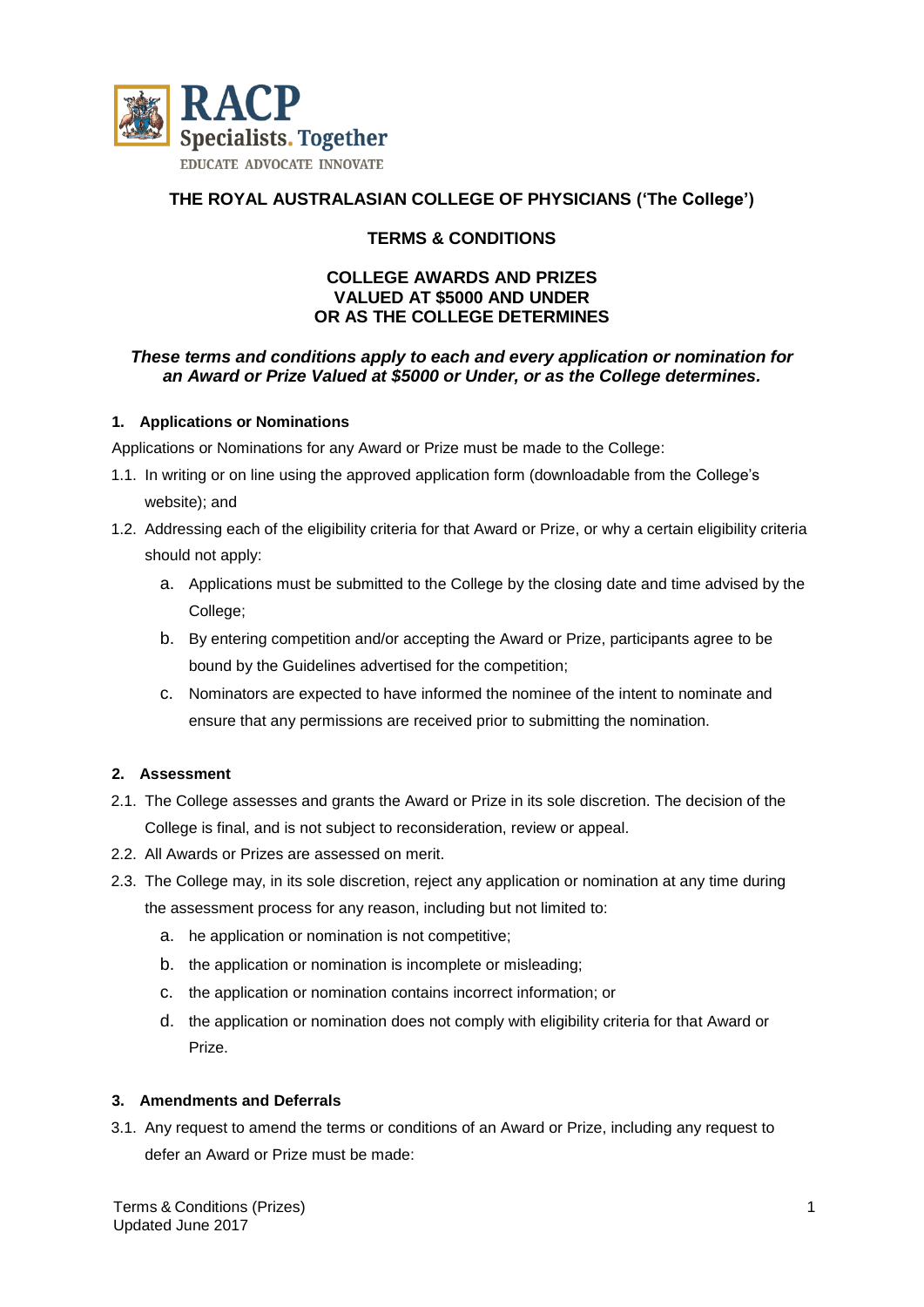- a. in writing to the College;
- b. setting out the reasons for the request; and
- c. supported by substantive documentation which has been verified in accordance with College requirements.
- 3.2. Any such request will be considered by the College on a case by case basis and will be determined by the College in its sole discretion. The decision of the College is final, and is not subject to reconsideration, review or appeal.

### **4. Acceptance and taking up of an Award or Prize valued \$1000 and over**

- 4.1. Awards and Prizes must be taken as offered and are not transferable, exchangeable or redeemable for cash.
- 4.2. To take up an Award or Prize valued \$1000 and over, any recipient must:
	- a. accept any Award or Prize in writing;
	- b. agree to comply with these terms and conditions by signing a copy of them, and returning them to the College;
- 4.3. The College reserves the rights to divide an Award or Prize between two or more applicants/nominees where considered to be of equal merit.

### **5. Acceptance and taking up of an Award or Prize valued at up to \$1000**

- 5.1. Awards and Prizes must be taken as offered and are not transferable, exchangeable or redeemable for cash
- 5.2. By accepting the Award or Prize valued at up to \$1000, the recipient agrees to comply with these terms and conditions.
- 5.3. The College reserves the rights to divide an Award or Prize between two or more applicants/nominees where considered to be of equal merit.

### **6. Payment of Award and Prize Monies**

- 6.1. Payment processing by the College may take up to four weeks from receipt of bank details.
- 6.2. It is the responsibility of the recipient of any Award or Prize to seek their own advice on tax matters, and no tax advice can or will be provided by the College.

### **7. Revocation of Awards or Prizes**

- 7.1. An Award or Prize will be revoked by the College if the recipient of an Award or Prize:
	- a. fails to fulfil the purpose of the Award or Prize
	- b. does not comply with all terms and conditions of the Award or Prize or with these terms and conditions;
	- c. fails to meet the eligibility criteria for the Award or Prize
	- d. fails to comply with the College Code of Conduct;
	- e. is guilty of serious misconduct, including providing inaccurate or misleading information in